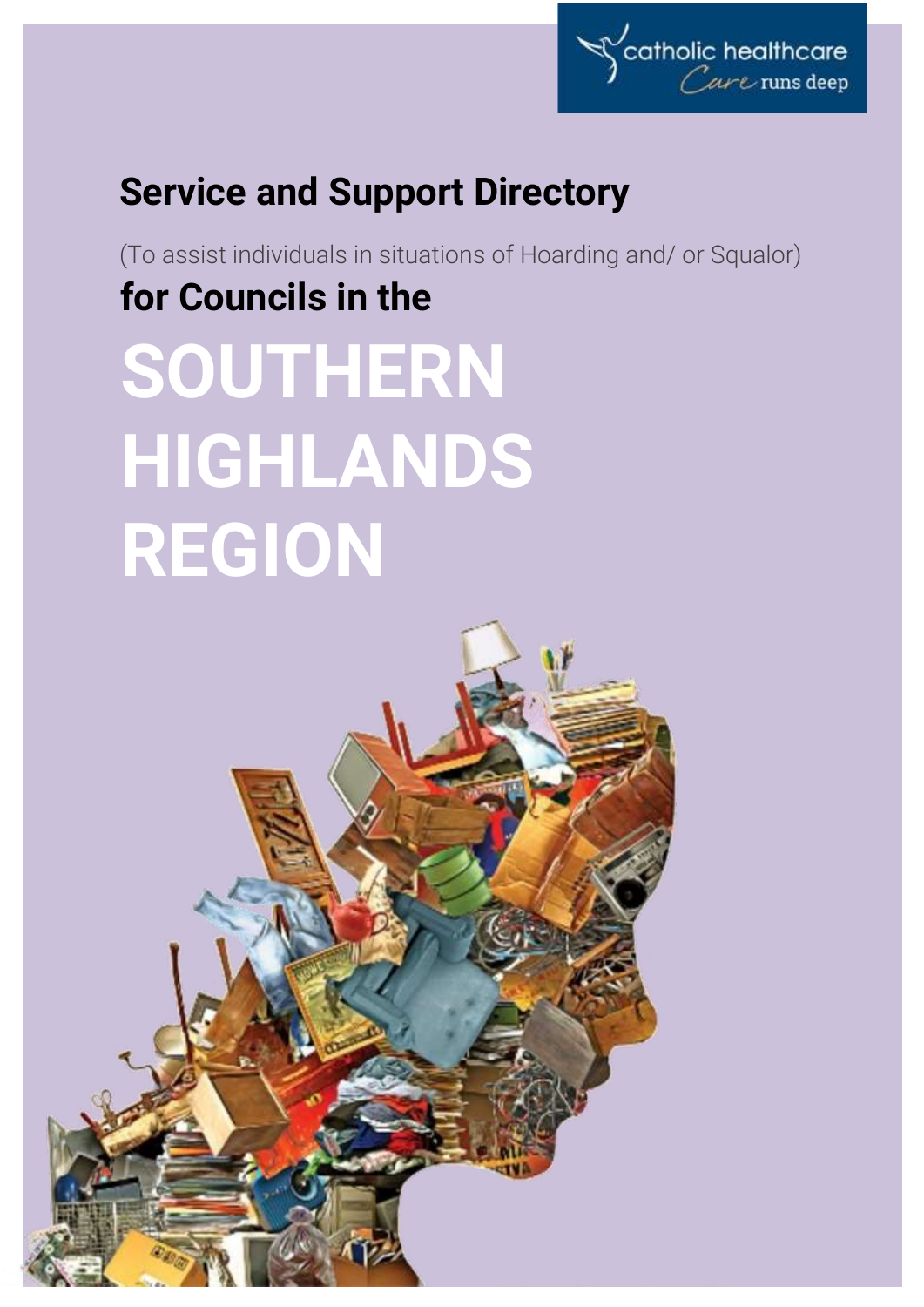

## Councils within the Southern Highlands Region

- [Yass Valley Council](http://www.yassvalley.nsw.gov.au/)
- [Upper Lachlan Shire Council](http://www.upperlachlan.nsw.gov.au/)
- [Snowy Monaro Regional Council](https://www.snowymonaro.nsw.gov.au/)
- [Goulburn Mulwaree Council](http://www.goulburn.nsw.gov.au/)
- [Eurobodalla Shire Council](http://www.esc.nsw.gov.au/)
- [Bega Valley Shire Council](http://www.begavalley.nsw.gov.au/)
- [Queanbeyan-Palerang](http://www.qprc.nsw.gov.au/) Regional Council
- [Coolamon Shire Council](http://www.coolamon.nsw.gov.au/)

To assist individuals holistically, comprehensively and provide an opportunity to succeed, a variety of supports are required.



*Service and Support Directory – SOUTHERN HIGHLANDS* 2021 Catholic Healthcare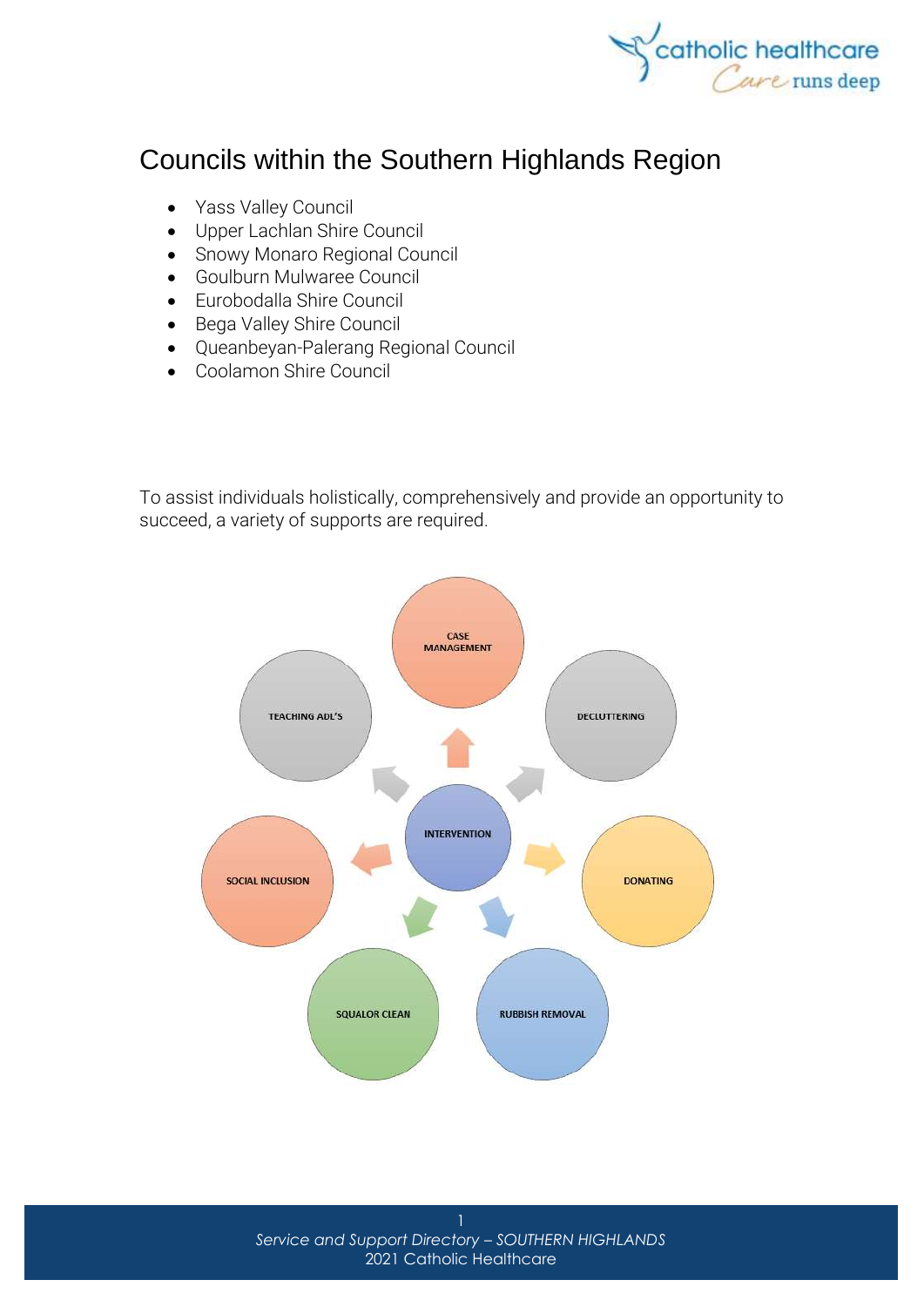

#### Contents:

|         | 1. Case Management            | page 3  |
|---------|-------------------------------|---------|
| 2.      | Decluttering                  | page 4  |
| $3_{-}$ | <b>Rubbish Removal</b>        | page 5  |
| 4.      | <b>Squalor Clean</b>          | page 5  |
| 5.      | <b>Donation Services</b>      | page 6  |
|         | 6. Social Inclusion           | page 6  |
|         | 7. Activities of Daily Living | page 7  |
| 8.      | <b>Mental Health</b>          | page 12 |

#### **Acronyms**

| <b>CHSP</b> | Commonwealth Home Support Program    |
|-------------|--------------------------------------|
| <b>NDIS</b> | National Disability Insurance Scheme |
| <b>HCP</b>  | Home Care Packages                   |
| <b>MAC</b>  | My Aged Care                         |
| <b>ACAT</b> | Aged Care Assessment Team            |
| <b>RAS</b>  | Regional Assessment Service          |
| <b>ACH</b>  | Assistance with Care and Housing     |
| DA          | Domestic Assistance                  |
| SS          | Social Support                       |
| ADL         | Activities of Daily Living           |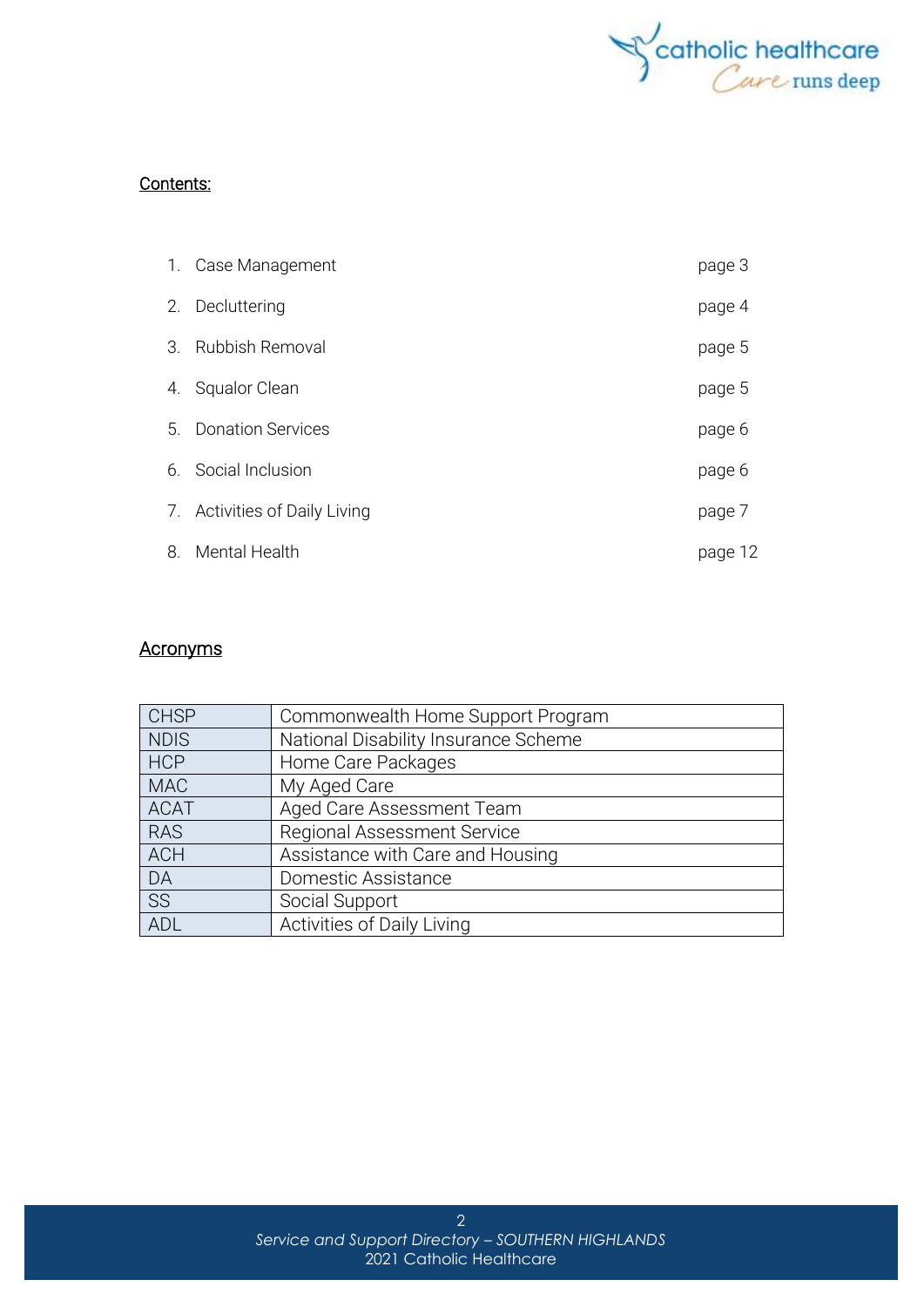

#### CASE MANAGEMENT

• Case management is a collaborative process of assessment, planning, implementation, coordination, facilitation and advocacy for options and services required to meet an individual's holistic (health and human service) needs

| Provider                    | Support/Assistance      | <b>Contact Details</b> |
|-----------------------------|-------------------------|------------------------|
| Catholic Healthcare Home    | Hoarding & Squalor case | 1800 225 474           |
| & Community Services        | management              |                        |
|                             | HCP provider            |                        |
|                             | CHSP funded             |                        |
| Mercy Health Home &         | Case management         | 03 8416 7777           |
| <b>Community Services</b>   | <b>HCP</b> provider     |                        |
| Australian Unity Home &     | Case management         | 1300 298 159           |
| Disability Services, Young  | <b>HCP</b> provider     |                        |
| <b>LGA</b>                  |                         |                        |
| Valmar Support Services,    | Case management         | 6118 6999              |
| <b>Yass Valley LGA</b>      | HCP provider            |                        |
|                             | CHSP funded             |                        |
| Yass Valley Aged Care,      | Case management         | 6226 3090              |
| Yass LGA                    | HCP provider            |                        |
| Ngunnawal Aboriginal        | Case management         | 02 6226 3799           |
| Corporation (NACORP),       | HCP provider            |                        |
| Yass, Young, Goulburn,      | CHSP funded             |                        |
| Queanbeyan LGA              |                         |                        |
| <b>BaptistCare Home</b>     | Case management         | 9345 1230              |
| Services, Goulburn LGA      | <b>HCP</b> provider     |                        |
| Just Better Care Canberra   | Case management         | 6280 4070              |
| & South Coast, Goulburn     | <b>HCP</b> provider     |                        |
| LGA                         |                         |                        |
| Warrigal, Goulburn Home     | Case management         | 1800 927 744           |
| Care Services, Southern     | <b>HCP</b> provider     |                        |
| Highlands region            | CHSP funded             |                        |
| Braidwood Multi-Purpose     | (Case management        | 4842 9000              |
| Health Service,             | <b>HCP</b> provider     |                        |
| Queanbeyan-Palerang LGA     |                         |                        |
| IRT, Eurobodalla            | Case management         | 13 44 78               |
| Community Services,         | HCP provider            |                        |
| Batemans Bay LGA            |                         |                        |
| HammondCare,                | Case management         | 1800 826 166           |
| HammondAtHome,              | <b>HCP</b> provider     |                        |
| Southern Highlands region   |                         |                        |
| Integratedliving Australia, | Case management         | 1300 782 896           |
| Queanbeyan region           | HCP provider            |                        |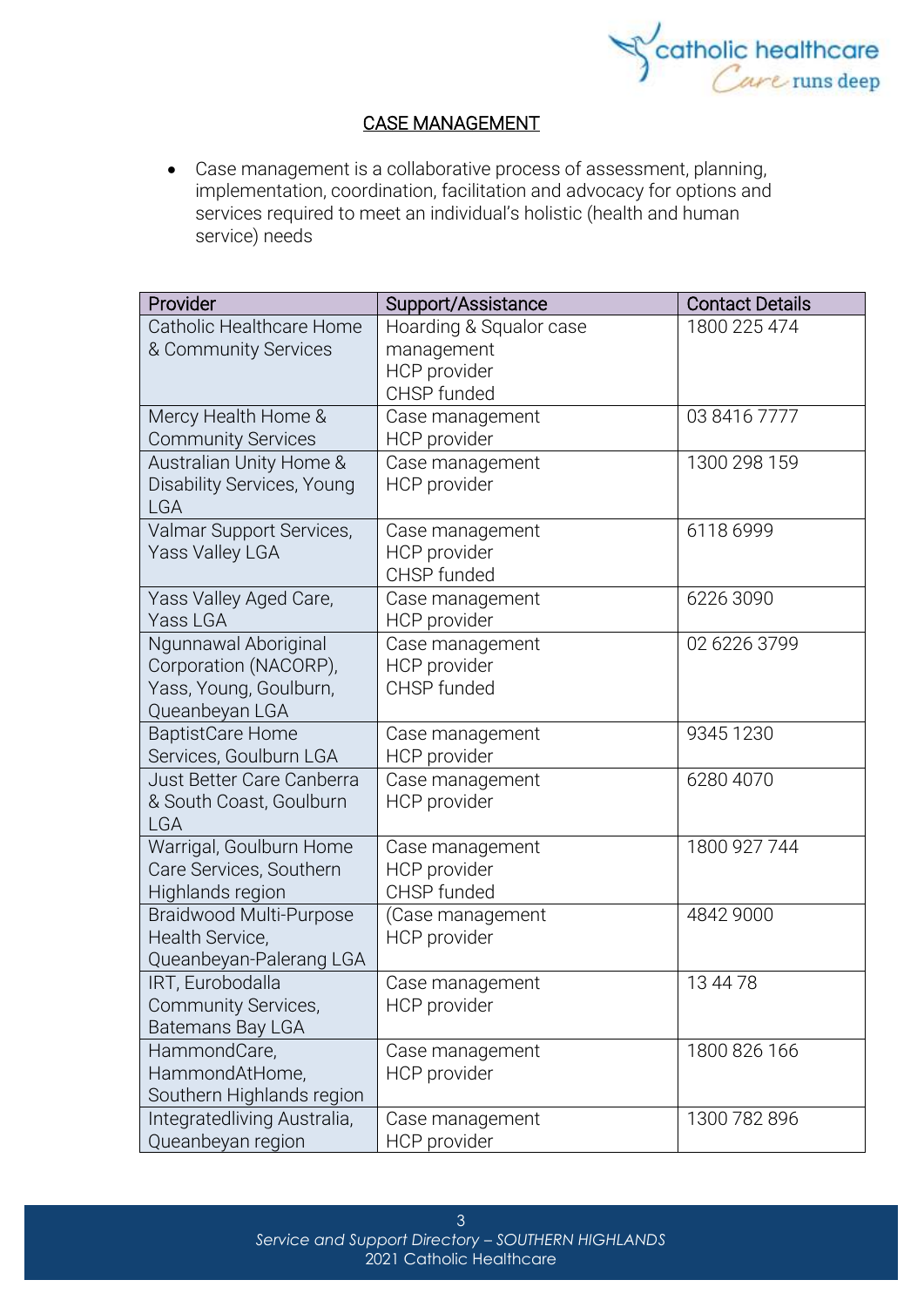

| Unity Healthy Living for<br>Seniors, Queanbeyan<br>region                                        | Case management<br>HCP provider                       | 02 6297 9046 |
|--------------------------------------------------------------------------------------------------|-------------------------------------------------------|--------------|
| Snowy Monaro Regional<br>Council, Community<br>Support Program, Snowy<br>Monaro LGA              | Case management<br><b>HCP</b> provider<br>CHSP funded | 1300 345 345 |
| Sapphire Coast Home<br>Services, Bega Valley LGA                                                 | Case management<br><b>HCP</b> provider                | 02 6492 7777 |
| RSL LifeCare, Bimbimbie<br>Park & Albert Moore<br>Gardens, Merimbula region                      | Case management<br>HCP provider                       | 6495 1421    |
| <b>Twofold Aboriginal</b><br>Corporation, Bega Valley<br><b>LGA</b>                              | Case management<br>HCP provider<br>CHSP funded        | 02 6495 6343 |
| Eurobodalla Community<br>Health Services, Narooma<br><b>LGA</b>                                  | Case management                                       | 1800 011 511 |
| Eurobodalla Shire Council<br>Community Care Services,<br>Eurobodalla Shire Council<br><b>LGA</b> | Case management<br><b>HCP</b> provider                | 4474 1003    |

#### DECLUTTERING:

- To remove clutter from a room, an area, etc
- Working through the process of letting go of items, to be able to use spaces of the home (and around the property) for it's intended purpose

| Provider                          | Support/Assistance   | <b>Contact Details</b> |
|-----------------------------------|----------------------|------------------------|
| Catholic Healthcare Home          | <b>HCP</b> provider  | 1800 225 474           |
| & Community Services              | CHSP funded          |                        |
| (Home care assistance             |                      |                        |
| All Things Organised,             | Decluttering service | 0408 488 388           |
| Southern Highlands                |                      |                        |
| Mercy Health Home &               | Home care services   | 03 8416 7777           |
| <b>Community Services</b>         | HCP provider         |                        |
| Australian Unity Home &           | Domestic assistance  | 1300 298 159           |
| <b>Disability Services, Young</b> | <b>HCP</b> provider  |                        |
| <b>LGA</b>                        |                      |                        |
| Valmar Support Services,          | Domestic assistance  | 6118 6999              |
| Yass Valley LGA                   | <b>HCP</b> provider  |                        |
|                                   | CHSP funded          |                        |
| Ngunnawal Aboriginal              | Domestic assistance  | 02 6226 3799           |
| Corporation (NACORP),             | HCP provider         |                        |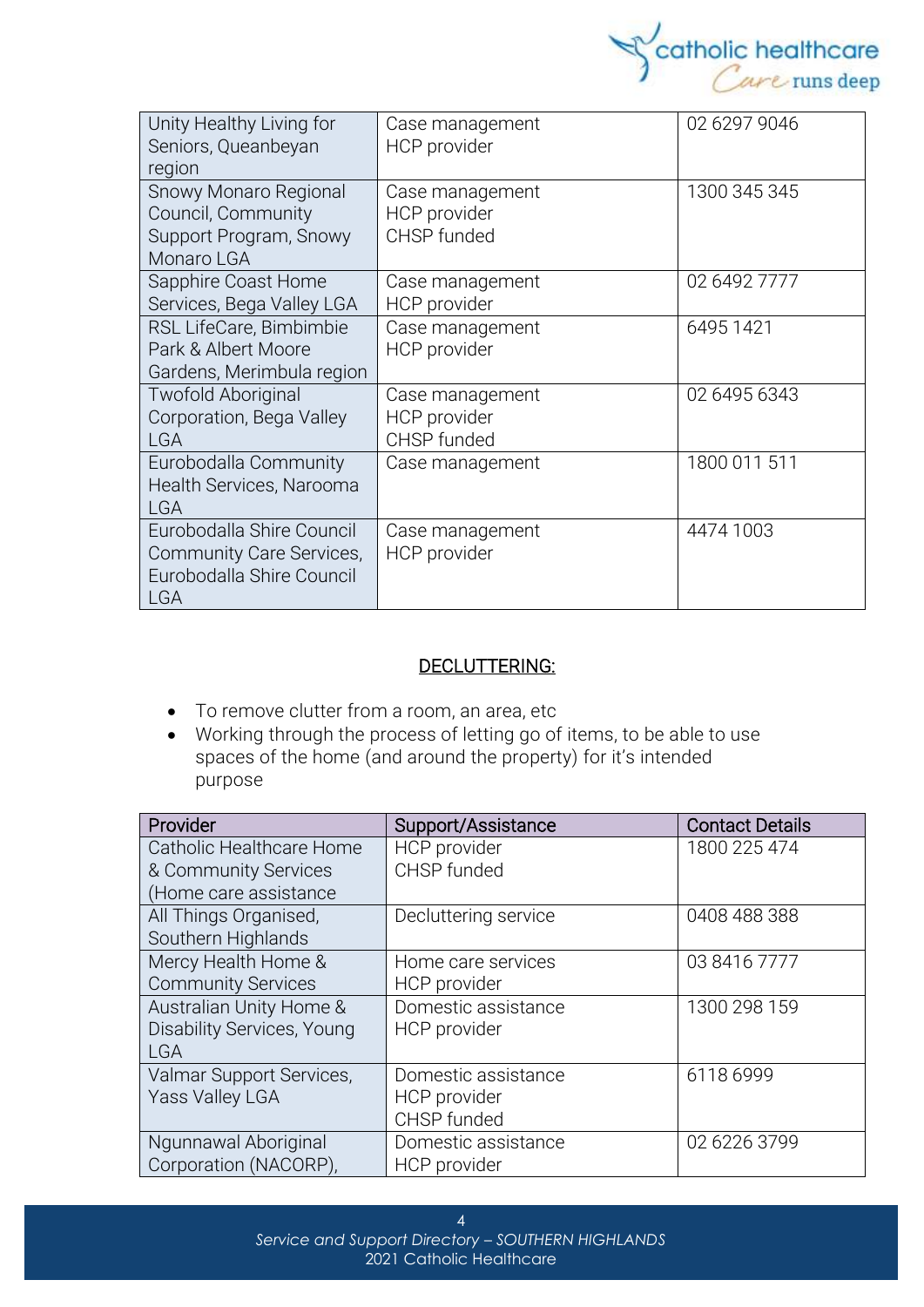

| Yass, Young, Goulburn,<br>Queanbeyan LGA                                                                                            | CHSP funded                                                            |              |
|-------------------------------------------------------------------------------------------------------------------------------------|------------------------------------------------------------------------|--------------|
| BaptistCare Home Services,<br>Goulburn LGA                                                                                          | (Domestic assistance<br>HCP provider                                   | 9345 1230    |
| Warrigal, Goulburn Home<br>Care Services, Southern<br>Highlands region                                                              | Domestic assistance<br>HCP provider<br>CHSP funded                     | 1800 927 744 |
| Snowy Monaro Regional<br>Council, Community<br>Support Program, Snowy<br>Monaro LGA                                                 | Domestic assistance<br>Home maintenance<br>HCP provider<br>CHSP funded | 1300 345 345 |
| <b>Twofold Aboriginal</b><br>Corporation, Bega Valley<br>LGA (Domestic assistance                                                   | HCP provider<br>CHSP funded                                            | 02 6495 6343 |
| IRT, Eurobodalla<br>Community Services,<br>Batemans Bay &<br>Eurobodalla LGA                                                        | Domestic assistance<br>HCP provider<br>CHSP funded                     | 13 44 78     |
| Just Better Care Canberra &<br>South Coast, Goulburn LGA                                                                            | Domestic assistance<br><b>HCP</b> provider<br>CHSP funded              | 6280 4070    |
| Cooma Challenge, Cooma-<br>Monaro LGA                                                                                               | Domestic assistance<br>CHSP funded                                     | 6452 2156    |
| Gunning Community Care,<br><b>Toney Foley Memorial</b><br>Centre, Aged & Disability<br>Services, Queanbeyan,<br>Goulburn & Yass LGA | Domestic assistance<br>NDIS supported provider                         | 4845 1166    |

#### RUBBISH REMOVAL

| <b>Provider</b>                                      | <b>Contact Details</b> |
|------------------------------------------------------|------------------------|
| <b>Trash Busters</b>                                 | 0412 504 155           |
| <b>Anderson Waste Services</b>                       | 4869 4260              |
| Jim's Cleaning & Rubbish removal, Southern Highlands | 13 15 46               |
| National Trauma & Crime Scene Cleaning               | 0488 007 675           |
| Australian Forensic Cleaning                         | 1300 246 429           |
| Forensic Cleaning Services, Hoarding clean up        | 0433 888 122           |

#### **SQUALOR CLEAN**

| <b>Provider</b>                      | Contact Details |
|--------------------------------------|-----------------|
| A to Z Total Care, Cleaning services | 1800 728 844    |
| Axe Cleaning, Cleaning services      | 0406 995 228    |
| Barry's Carpet Cleaning Service      | 0412 429 122    |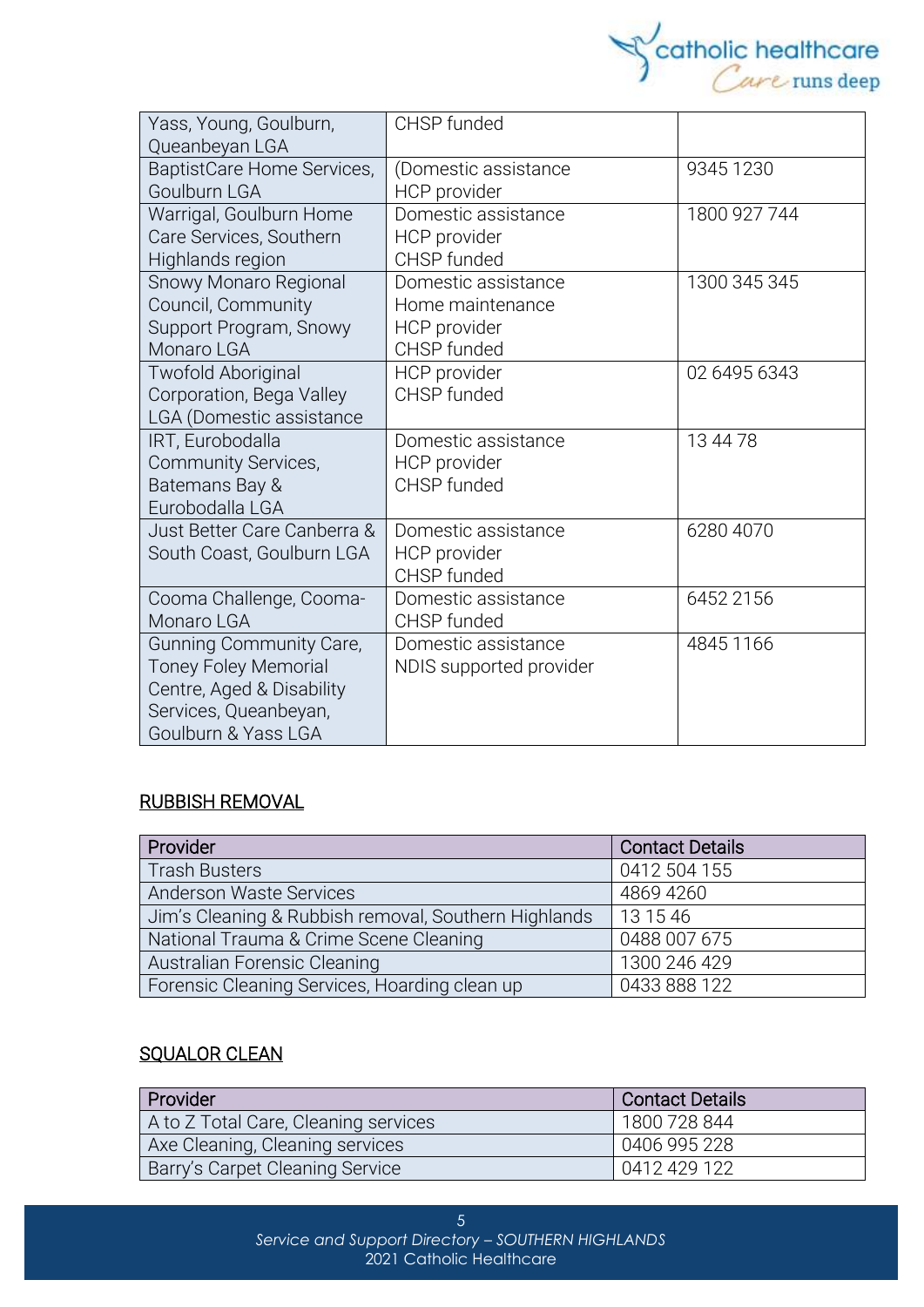

| Fair Repairs PTY LTD                          | 4423 3283    |
|-----------------------------------------------|--------------|
| Queanbeyan Cleaning Services PTY LTD          | 0412 633 031 |
| Handy Belles, Hoarding & Squalor clean        | 0416 191 620 |
| National Trauma & Crime Scene Cleaning        | 0488 007 675 |
| Australian Forensic Cleaning                  | 1300 246 429 |
| Forensic Cleaning Services, Hoarding clean up | 0433 888 122 |

#### **DONATIONS**

| Provider                       | Support/Assistance     | <b>Contact Details</b> |
|--------------------------------|------------------------|------------------------|
| St Vincent De Paul Society,    | Food parcels           | 4828 5971              |
| Southern Highlands             | Clothing               |                        |
| The Salvation Army             | Low-cost groceries     | 0448 022 526           |
| Community Services Centre,     | Food parcels           |                        |
| Southern Highlands             | Clothing               |                        |
|                                | Furniture              |                        |
| Anglicare NSW South, NSW       | Clothing               | 6232 9272              |
| West                           | Food parcels           |                        |
| <b>Pivot Point Community</b>   | Food parcels           | 4472 6098              |
| Centre, Batemans Bay &         |                        |                        |
| surrounding areas              |                        |                        |
| Southern Care Community        | Weekly grocery support | 4474 0984              |
| Aid, Eurobodalla Shire LGA     |                        |                        |
| <b>Monaro Community Access</b> | Food parcels           | 6452 6174              |
| Services (MCAS), Snowy         | Financial assistance   |                        |
| Monaro LGA                     | Utility bill vouchers  |                        |
|                                | Petrol vouchers        |                        |
| Monty's Place Narooma,         | Weekly community lunch | 0448 464 468           |
| Eurobodalla LGA                |                        |                        |
| Bega Valley Meals on           | Community lunch        | 6492 4146              |
| Wheels, Bega Valley LGA        |                        |                        |
| Sapphire Community             | Low-cost groceries     | 0490 843 518           |
| Projects, Bega Valley LGA      |                        |                        |

#### SOCIAL INCLUSION:

• Social [inclusion](https://www.collinsdictionary.com/dictionary/english/inclusion) is the act of making all groups of people within a society [feel](https://www.collinsdictionary.com/dictionary/english/feel) valued and [important.](https://www.collinsdictionary.com/dictionary/english/important)

| Provider                                                     | Support/Assistance                      | <b>Contact Details</b> |
|--------------------------------------------------------------|-----------------------------------------|------------------------|
| Australian Unity Home &<br>Disability Services, Young<br>LGA | Social support services<br>HCP provider | 1300 298 159           |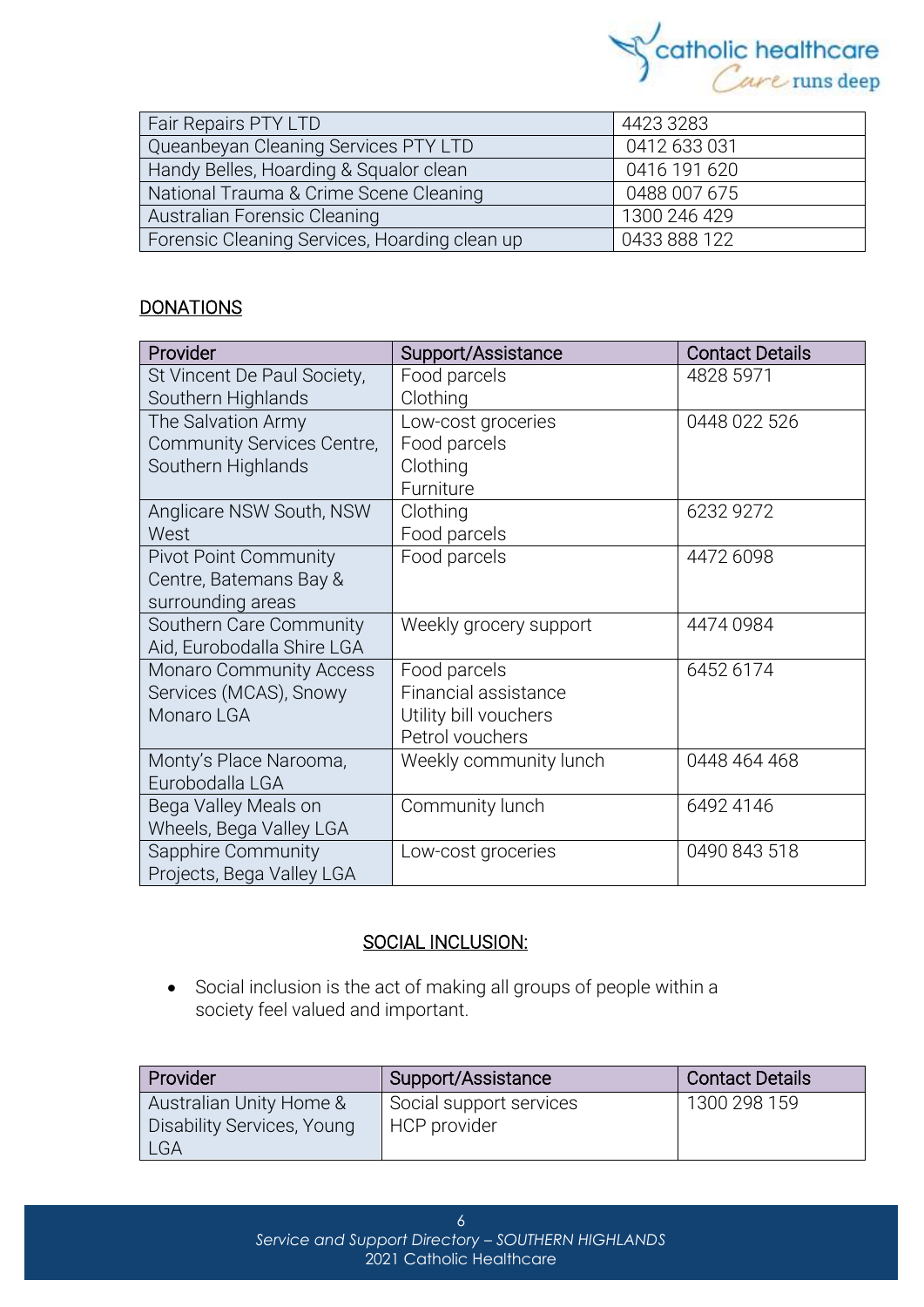

| Valmar Support Services,<br>Yass Valley LGA                                                                                       | Social support services<br><b>HCP</b> provider<br>CHSP funded    | 6118 6999                                 |
|-----------------------------------------------------------------------------------------------------------------------------------|------------------------------------------------------------------|-------------------------------------------|
| <b>BaptistCare Home</b><br>Services, Goulburn LGA                                                                                 | Social support groups<br><b>HCP</b> provider                     | 9345 1230                                 |
| Unity Healthy Living for<br>Seniors, Queanbeyan<br>region                                                                         | Social support groups<br>Group activities<br><b>HCP</b> provider | 02 6297 9046                              |
| Snowy Monaro Regional<br>Council, Community<br>Support Program, Snowy<br>Monaro LGA                                               | Social support groups<br>HCP provider<br>CHSP funded             | 1300 345 345                              |
| Eurobodalla Shire Council<br>Community Care Services,<br>Eurobodalla Shire Council<br><b>LGA</b>                                  | Social support group<br>HCP provider                             | 4474 1003                                 |
| Gunning Community Care,<br><b>Toney Foley Memorial</b><br>Centre, Aged & Disability<br>Services, Queanbeyan,<br>Goulburn Yass LGA | Social support groups<br>NDIS supported provider                 | 4845 1166                                 |
| Wingecarribee Shire<br>Council, LGA (Seniors'<br>community participation<br>programs                                              | Positive ageing program                                          | 4868 0888                                 |
| Wrap With Love, Yass                                                                                                              | Knitting group                                                   | 02 8399 3000<br>Kreidy@ozemail.co<br>m.au |
| Heart Foundation, Southern<br>Highlands                                                                                           | Walking group                                                    | 13 11 12                                  |
| Active and Healthy,<br>Southern Highlands                                                                                         | Walking groups<br>Gentle exercise<br>Stepping on Program         | ActiveAgeing@healt<br>h.nsw.gov.au        |

### ACTIVITIES OF DAILY LIVING (ADL's)

• Activities of daily living (ADLs), as the name implies, are activities necessary for maintaining an independent lifestyle with a high quality of life.

#### What are the activities of daily living*?*

| Functional | To move about freely and safely. |
|------------|----------------------------------|
| mobility:  |                                  |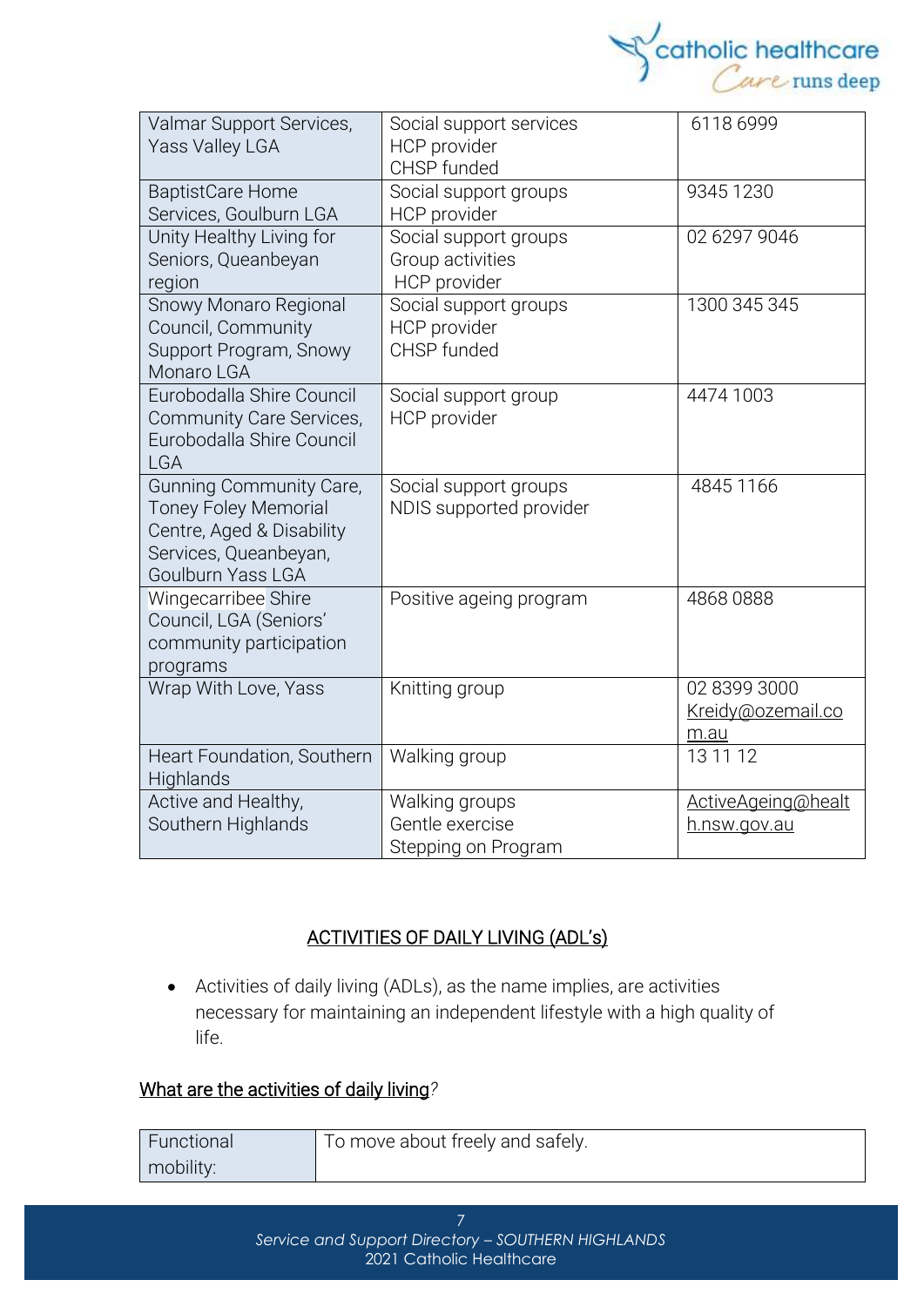

| Feeding           | To feed oneself                                                    |
|-------------------|--------------------------------------------------------------------|
| Personal hygiene: | To manage aspects of personal hygiene, such as bathing,            |
|                   | grooming, dressing, and brushing teeth.                            |
|                   |                                                                    |
| Home              | To manage tasks around the home such as taking out the             |
| maintenance:      | rubbish, cleaning the kitchen, cleaning the bathroom,              |
|                   | vacuuming/mopping, making sure food in the fridge and pantry is    |
|                   | current, watering plants.                                          |
|                   |                                                                    |
| Managing          | assistance may be required in getting prescriptions, keeping       |
| medications:      | medications up to date and taking medications on time and in the   |
|                   | right dosages.                                                     |
|                   |                                                                    |
| Managing          | managing assistance with bank balances, cheque books and           |
| finances:         | paying bills on time                                               |
|                   |                                                                    |
| Communicating     | managing the household's phone and mail, making the home           |
| with others:      | hospitable and welcome for visitors.                               |
|                   |                                                                    |
| Companionship     | this is important as it reflects on the help that may be needed to |
| and mental        | keep a person in a positive frame of mind.                         |
| support:          |                                                                    |
| Safety procedure  | in the event of an emergency, a well-planned emergency             |
| and emergency     | procedure should be designed; as well as emergency contacts        |
| responses:        | known in case of any events.                                       |
|                   |                                                                    |

#### *How can the teaching of ADL's be done through regular support services?*

| Functional mobility: | Identifying if the individual can navigate their hallways free of<br>clutter and get assistive devices such as walkers through<br>doorways; a few changes might be necessary such as<br>doorway modifications and ramps; removing floor runners |
|----------------------|-------------------------------------------------------------------------------------------------------------------------------------------------------------------------------------------------------------------------------------------------|
|                      | and rugs helps eliminate potential tripping hazards.<br>Assisting a client to develop and implement a personal<br>organizing plan, including categories for discarded items.<br>Include a list of tasks and a plan for where to keep objects    |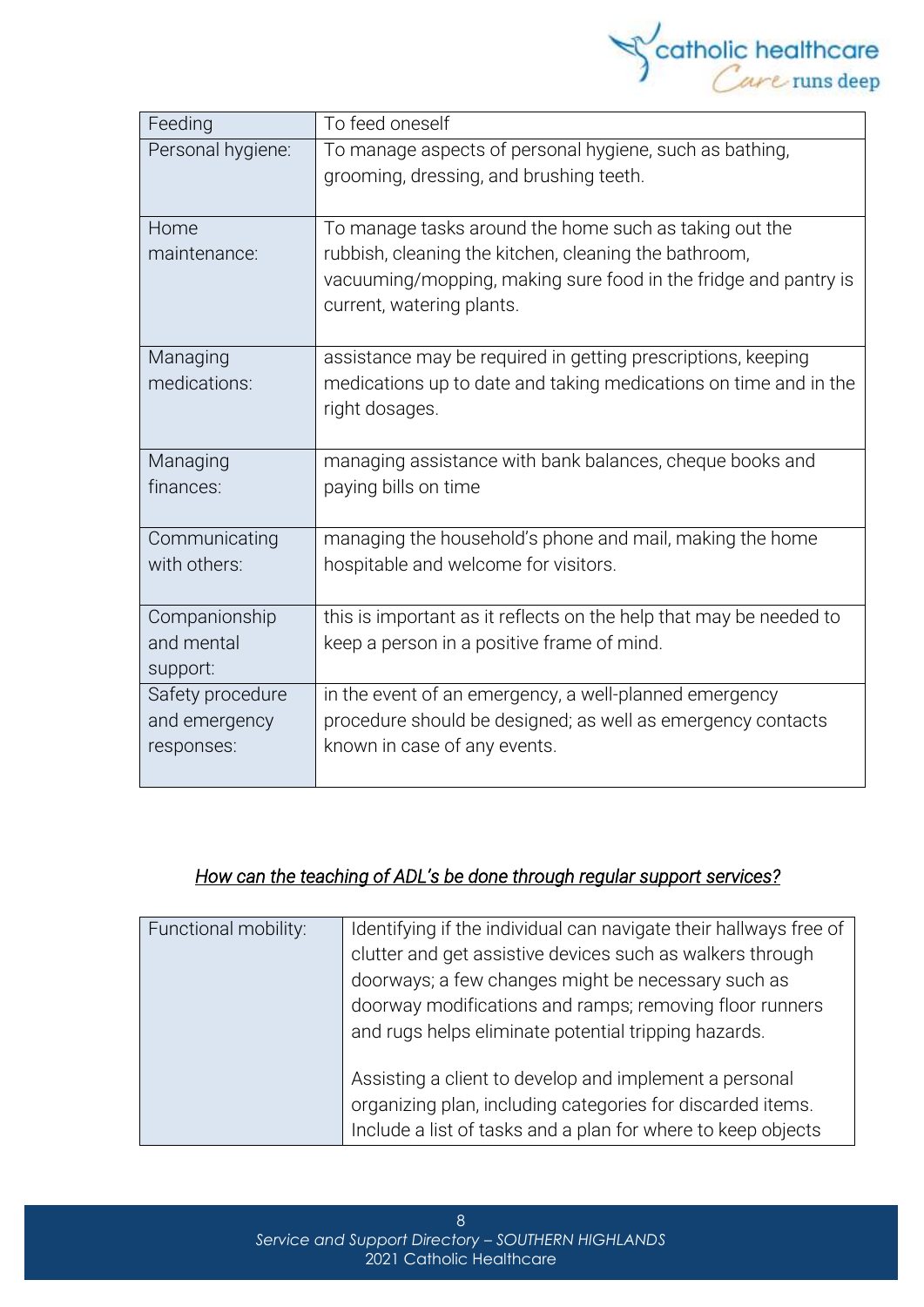

|                   | and papers. Preparation includes assembling materials<br>needed for filing and storing items.<br>Take a photo of the area before starting the declutter. Ask<br>yourself questions about each item, such as 'Have I used<br>this in the last year? Is this something to give away or trash?'<br>Refer to your photo and celebrate your victories.<br>Break big tasks into smaller tasks (bathroom-> 1 drawer)<br>Set a calendar to follow and start with small time increments<br>(10-15 minutes); limit any distractions (phone, TV, radio);<br>take a break when your timer goes off and then repeat while |
|-------------------|--------------------------------------------------------------------------------------------------------------------------------------------------------------------------------------------------------------------------------------------------------------------------------------------------------------------------------------------------------------------------------------------------------------------------------------------------------------------------------------------------------------------------------------------------------------------------------------------------------------|
|                   | increasing the amount of time<br>Know your options by locating a recycling centre, donation<br>locations, donation centres that will pick items up, rubbish<br>removal days                                                                                                                                                                                                                                                                                                                                                                                                                                  |
| Feeding:          | Meal preparation and clean-up. Services that offer DA can<br>support a person in preparing and enjoying their meals.<br>Whether they have dietary needs, need inspiration with meal<br>plans, or would just like help with their cooking and clean-up.<br>Social support is also provided for those who would like<br>support during grocery shopping, unpacking of groceries,<br>and company while cooking something. This is important for<br>seniors to ensure they are receiving the appropriate nutrients<br>to support their health all wellbeing.                                                     |
|                   | Meals on Wheels is an option for those who are unable to<br>prepare their own meals. The organisation specializes in<br>meal delivery for people aged over 65, as well as CHSP<br>clients, HCP clients, NDIS clients and full fee-paying clients.                                                                                                                                                                                                                                                                                                                                                            |
|                   | Kindly reminding clients of food safety and cross<br>contamination; and how their health can be affected if cross<br>contamination of certain foods occur.                                                                                                                                                                                                                                                                                                                                                                                                                                                   |
| Personal Hygiene: | Services may include oral care, toileting, grooming,<br>showering, dressing, and undressing, and general mobility. A                                                                                                                                                                                                                                                                                                                                                                                                                                                                                         |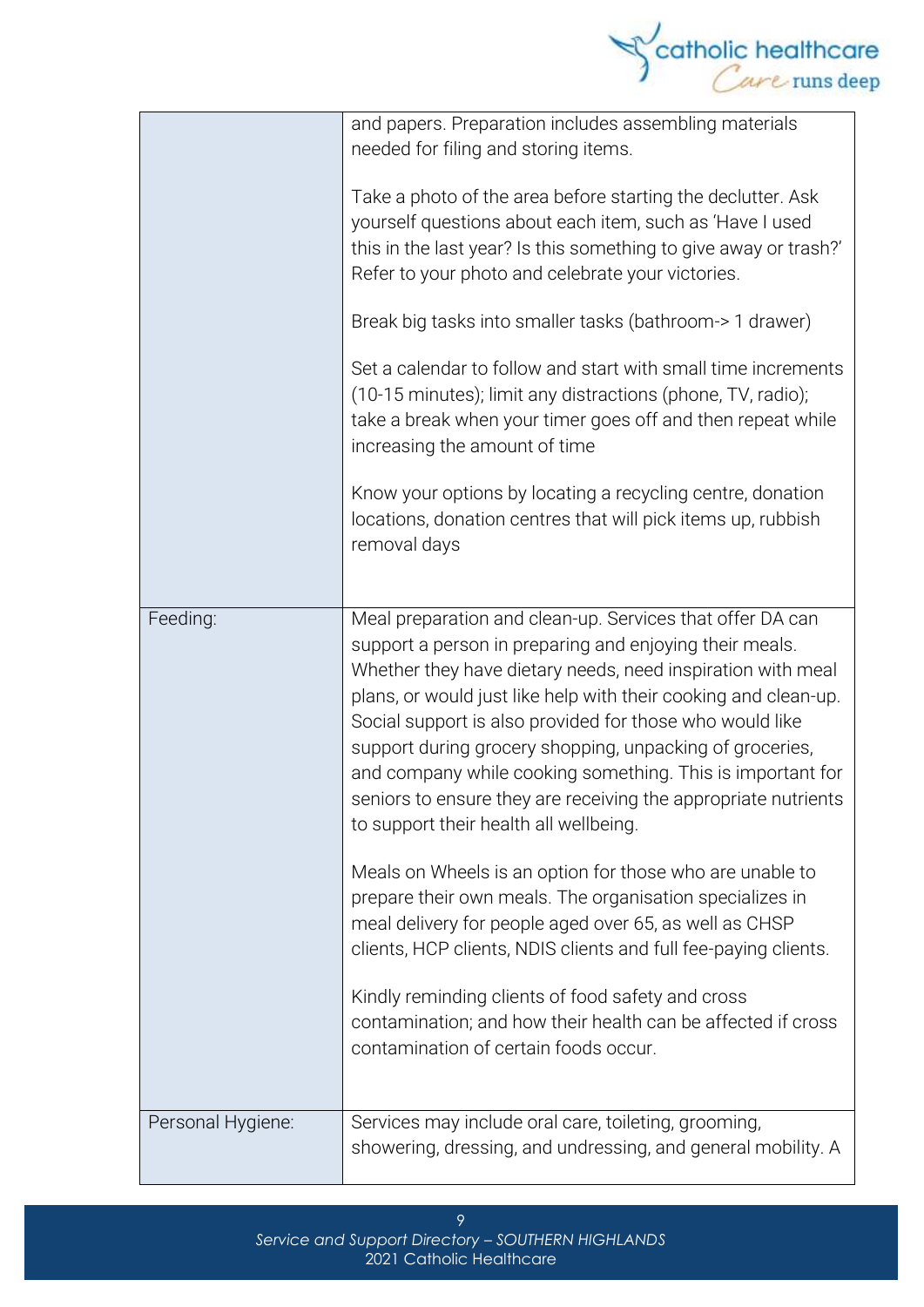

| Home maintenance:        | care worker may be able to assist with personal care needs<br>with complete respect for a person's privacy and dignity.<br>Assistance can include getting in and out of bed, managing<br>continence and providing assistance using continence aids<br>and appliances.<br>Providing easier clothing/shoes for the individual to wear if<br>you notice it has become increasingly difficult for them to<br>undress. Solutions could include pants/shorts with elastic<br>waistbands, shoes with Velcro fasteners rather than laces.<br>Implementing home strategies for a person to shower<br>without fear of falling or slipping, such as grab bars, non-slip<br>floor mats or a shower chair. If a person still feels uneasy<br>with these installations, then a care worker is able to provide<br>assistance with showering.<br>Support is there for clients who need assistance with                                                                               |
|--------------------------|----------------------------------------------------------------------------------------------------------------------------------------------------------------------------------------------------------------------------------------------------------------------------------------------------------------------------------------------------------------------------------------------------------------------------------------------------------------------------------------------------------------------------------------------------------------------------------------------------------------------------------------------------------------------------------------------------------------------------------------------------------------------------------------------------------------------------------------------------------------------------------------------------------------------------------------------------------------------|
|                          | anything from putting a load of laundry in the washing<br>machine, to folding clothes, making their bed, sweeping the<br>front paths, vacuuming, mopping, wiping kitchen benches,<br>cleaning toilets, and watering their plants. A care worker can<br>work with the client to show them how it can be done, or can<br>help assist with simple tasks such as setting up the vacuum<br>cleaner, how to empty the vacuum cleaner once its full, filling<br>and emptying a mop bucket after each use, washing all the<br>towels/cleaning cloths after use etc.<br>Being able to provide clients with different options on how to<br>pack washing away, by either hanging their clothes with<br>clothes hangers, or folding them away.<br>Working with a client to organize their kitchen<br>cupboards/pantry into categories, such as keeping plates<br>together, cutlery together, cups etc. Cleaning the<br>fridge/freezer and pantry and checking for current dates. |
| Managing<br>medications: | Transport can be arranged through an organisation to assist<br>with a client to access pharmacies to pick up their<br>medication.                                                                                                                                                                                                                                                                                                                                                                                                                                                                                                                                                                                                                                                                                                                                                                                                                                    |

*Service and Support Directory – SOUTHERN HIGHLANDS* 2021 Catholic Healthcare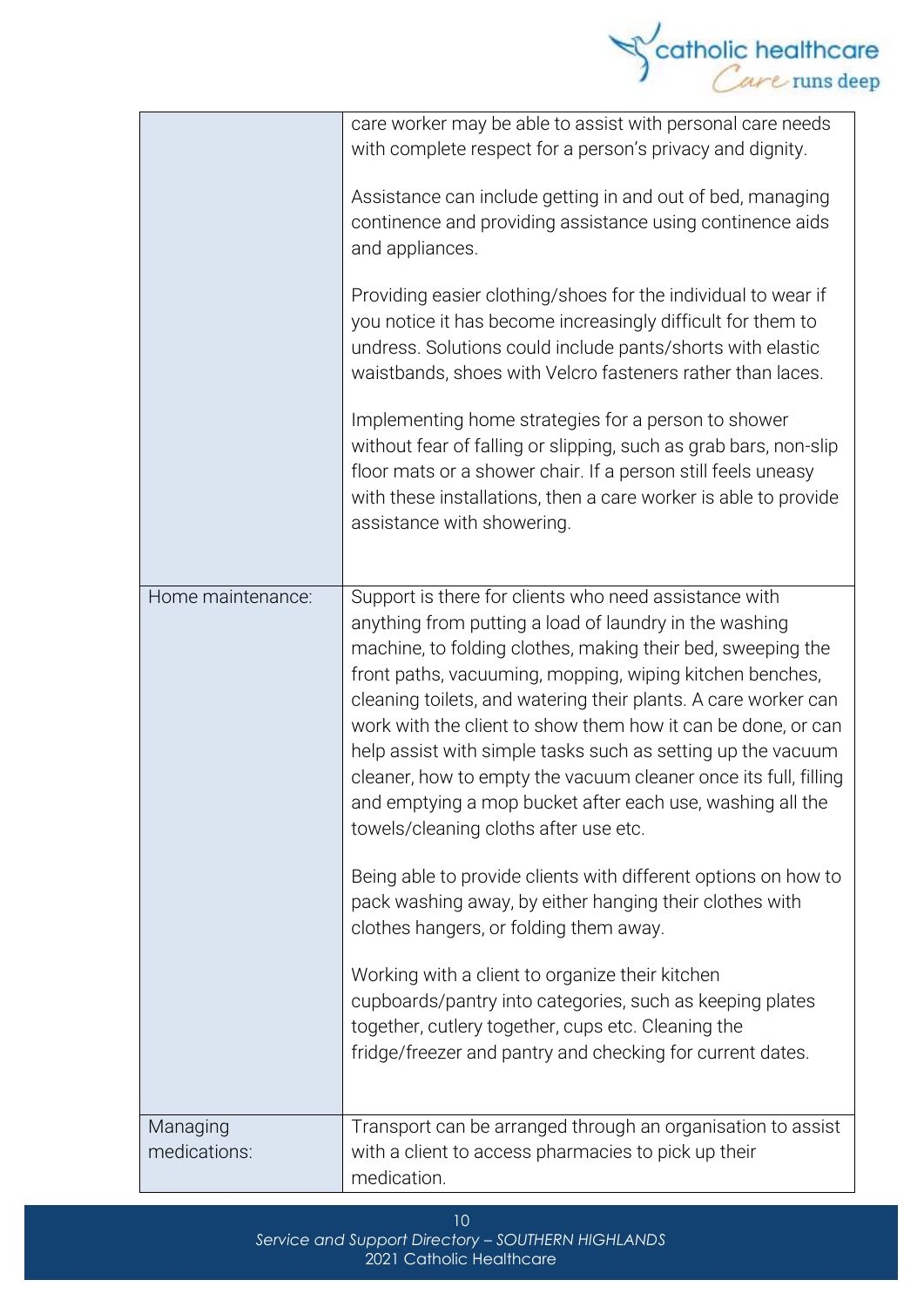

| Managing finances:                          | A case manager can assist the individual to sort through and<br>organize any bills, categorized by paid, unpaid and/or<br>overdue.<br>Suggestions for storing the bills such as in a folder or filing                             |
|---------------------------------------------|-----------------------------------------------------------------------------------------------------------------------------------------------------------------------------------------------------------------------------------|
|                                             | cabinet can be arranged with the individual.                                                                                                                                                                                      |
| Communicating with<br>others:               | Communication is fundamental to human interaction. Care<br>workers can assist individuals in managing their calendar<br>and appointments, and sharing family updates by post,<br>technology or replying to messages               |
|                                             | Keeping a large calendar with clearly marked dates and<br>appointment times can create a greater sense of control and<br>order.                                                                                                   |
|                                             | Teaching an individual how to use technology such as zoom<br>and searching internet links and YouTube videos                                                                                                                      |
| Companionship and<br>mental health support: | Communication impairment can alienate people from their<br>regular activities, and relationships can lead to withdrawal,<br>isolation, and depression.                                                                            |
|                                             | Care plans can be created with individuals to support their<br>social interaction and communication. It is important to<br>understand why a person is experiencing difficulty in<br>communicating and try and lessen the effects. |
|                                             | This could include finding out what a person's interests are<br>and linking them to social groups within the community.                                                                                                           |
|                                             | Suggesting ways for a person to express their feelings, such<br>as drawing or keeping journal entries, or meditating as a<br>form of stress relief.                                                                               |
| Safety procedure and                        | Fitting medical alert systems in case of emergency when                                                                                                                                                                           |
| emergency responses:                        | there is a communication barrier                                                                                                                                                                                                  |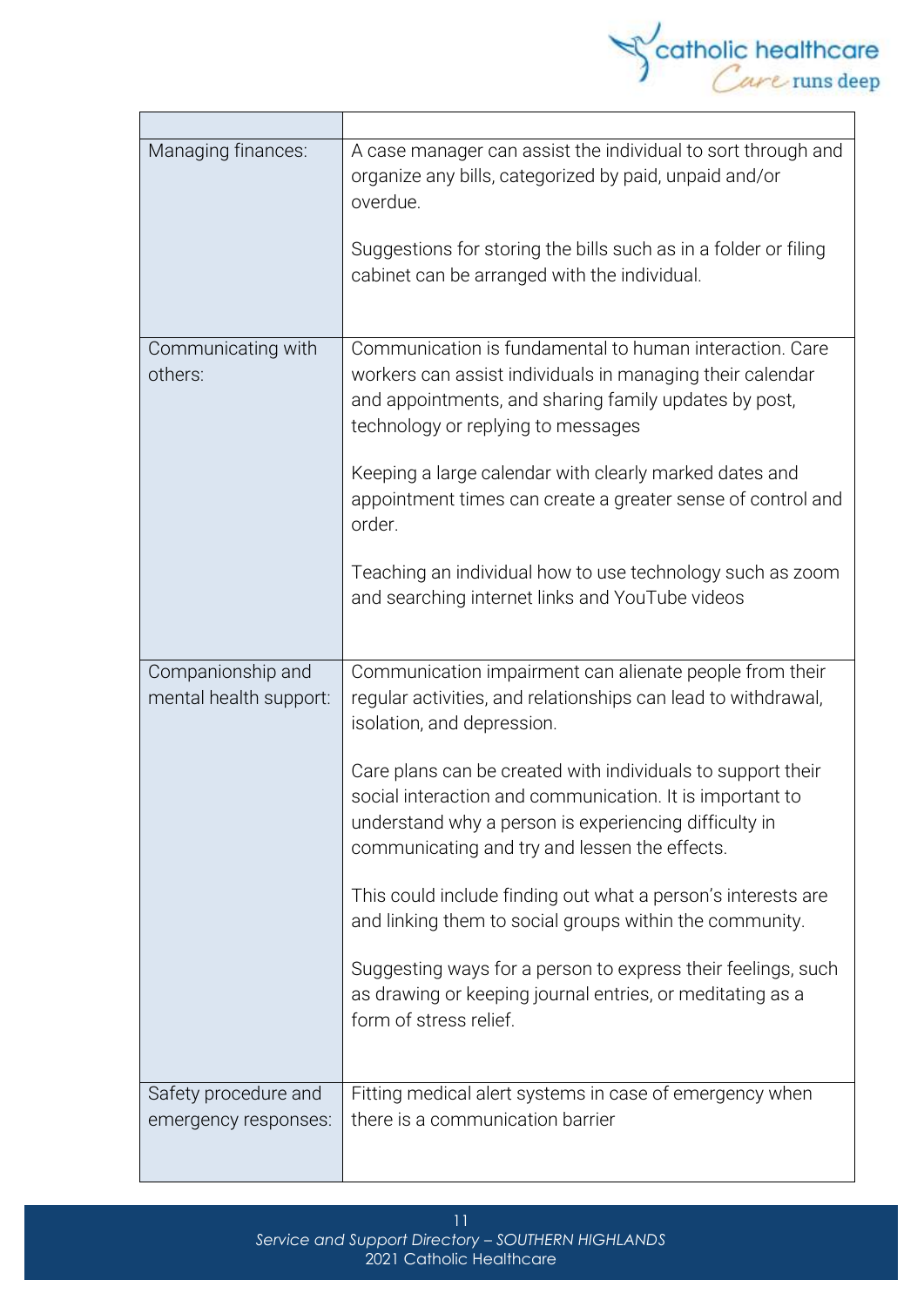

| Hearing impaired phones and hearing aids can help a person      |
|-----------------------------------------------------------------|
| remain independent while ensuring their safety is protected.    |
|                                                                 |
| Going through a fire escape route with an individual so they    |
| become familiar of it in case of emergency. If an individual    |
| has a lot of items in the home, working with the individual to  |
| ensure their safety is the top priority is extremely important. |
| Devising a plan with the individual to create clear pathways    |
| so there is a clutter free entry and exit in the home would be  |
| recommended.                                                    |
|                                                                 |

#### Mental Health Care Plan

#### What is it?

A mental health care plan is a support plan for someone who is going through mental health issues. If a doctor agrees that you need additional support, you and the doctor will make the plan together.

A mental health care plan might include:

- A referral to an expert, like a psychologist
- The types of mental health care that can support you
- Other strategies to improve and maintain your mental health

If you have a mental health care plan, the Government will pay some or all of the cost of up to ten sessions with a mental health expert in a year. You can get that through the [Medicare](https://headspace.org.au/blog/how-to-get-a-medicare-card-old/) rebate.

#### Who do I contact for a Mental Health Care Plan?

This needs to be done by your GP (general practitioner). When you book an appointment with your doctor tell them you want to talk about a mental health care plan.

Then, at the appointment, talk to your doctor about what's been going on. It helps to be as open and honest as possible. Your doctor might ask you to fill out a questionnaire about how you've been feeling to work out the best support for you. Your doctor will then refer you to a psychologist that they know of, or you can find your own.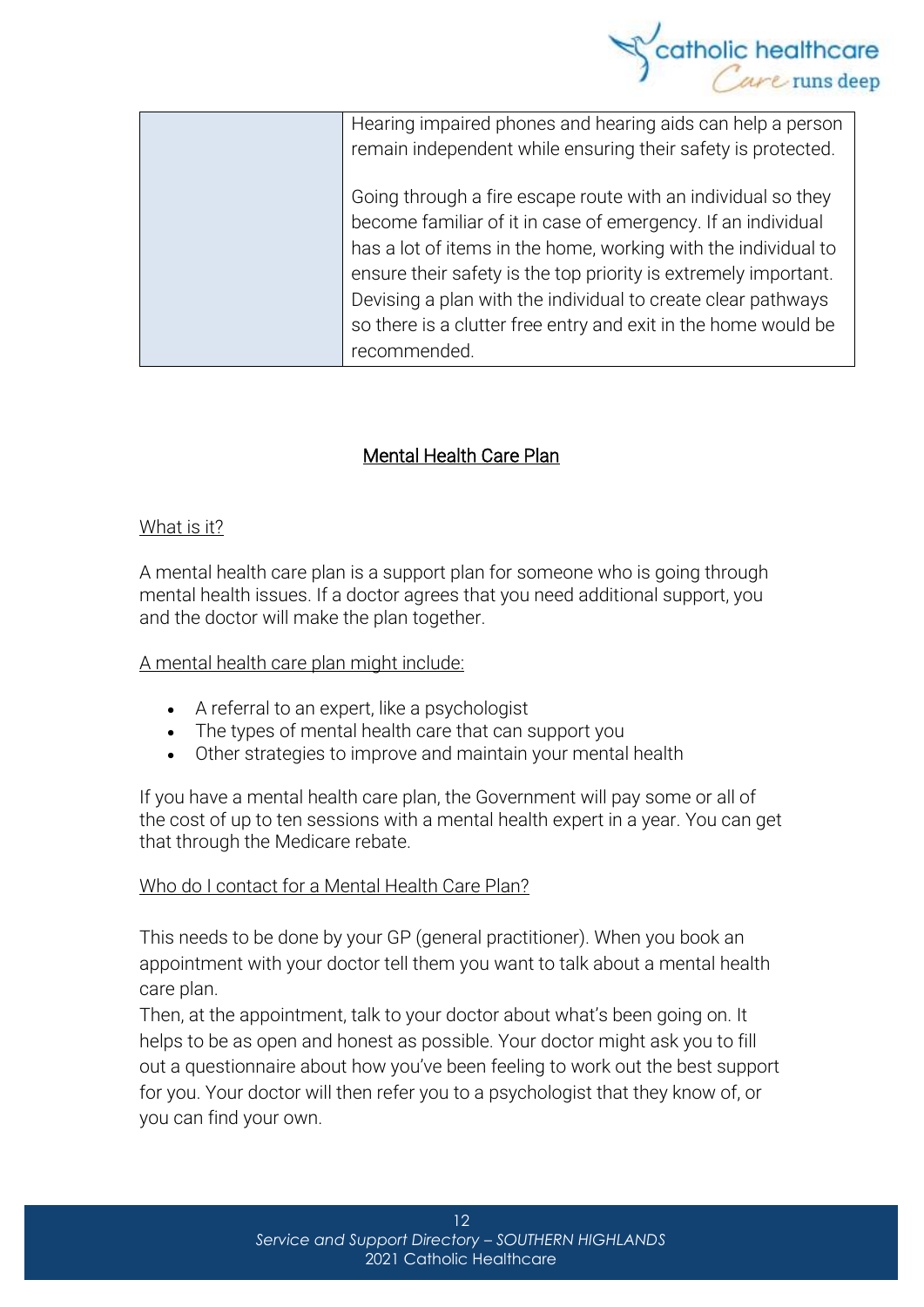

Types of support you may be able to get include:

- One on one sessions with a psychologist
- Group psychologist sessions
- Sessions with a social worker or another allied health practitioner

Extra support can empower you to make big changes to how you feel and cope. Speaking to someone can give you the opportunity to find strategies to work through your concerns and manage them better (Headspace, 2018).

#### Mental Health Support

| Provider                                    | <b>Contact Details</b> |
|---------------------------------------------|------------------------|
| Yass Integrated Health, Community Health    | 02 6220 2111           |
| Service                                     |                        |
| Generalist counselling                      |                        |
|                                             |                        |
| June Staunton, Bruce                        | 02 6180 8500           |
| Sureway Health Support, Yass, Tumbarumba    | 1300 787 392           |
| Crookwell Integrated Health Service         | 02 4837 5000           |
|                                             |                        |
| Generalist counselling                      |                        |
| Rural Financial Counselling, Crookwell      | 1800 319 458           |
| Cooma Community Mental Health Drug &        | 02 6455 3307           |
| Alcohol Services, Jindabyne, Bombala, Cooma |                        |
| Jindabyne HealthOne (up to 18y/o)           | 02 6457 1221           |
|                                             |                        |
| Family counselling                          |                        |
|                                             |                        |
| Cooma Health Service, Community Health      | 1800 999 880           |
| Centre                                      |                        |
| Directions Health Services, Cooma           | 02 6453 4433           |
| Rural Financial Counselling Service, Cooma  | 02 6434 4980           |
| Cooma Health Service, Community Health      | 132 111                |
| Centre                                      |                        |
| Katungul Aboriginal Corporation, Community  | 02 6492 0532           |
| & Medical Services, Bega                    |                        |
| Tumbarumba Medical Practice                 | 02 6948 2052           |